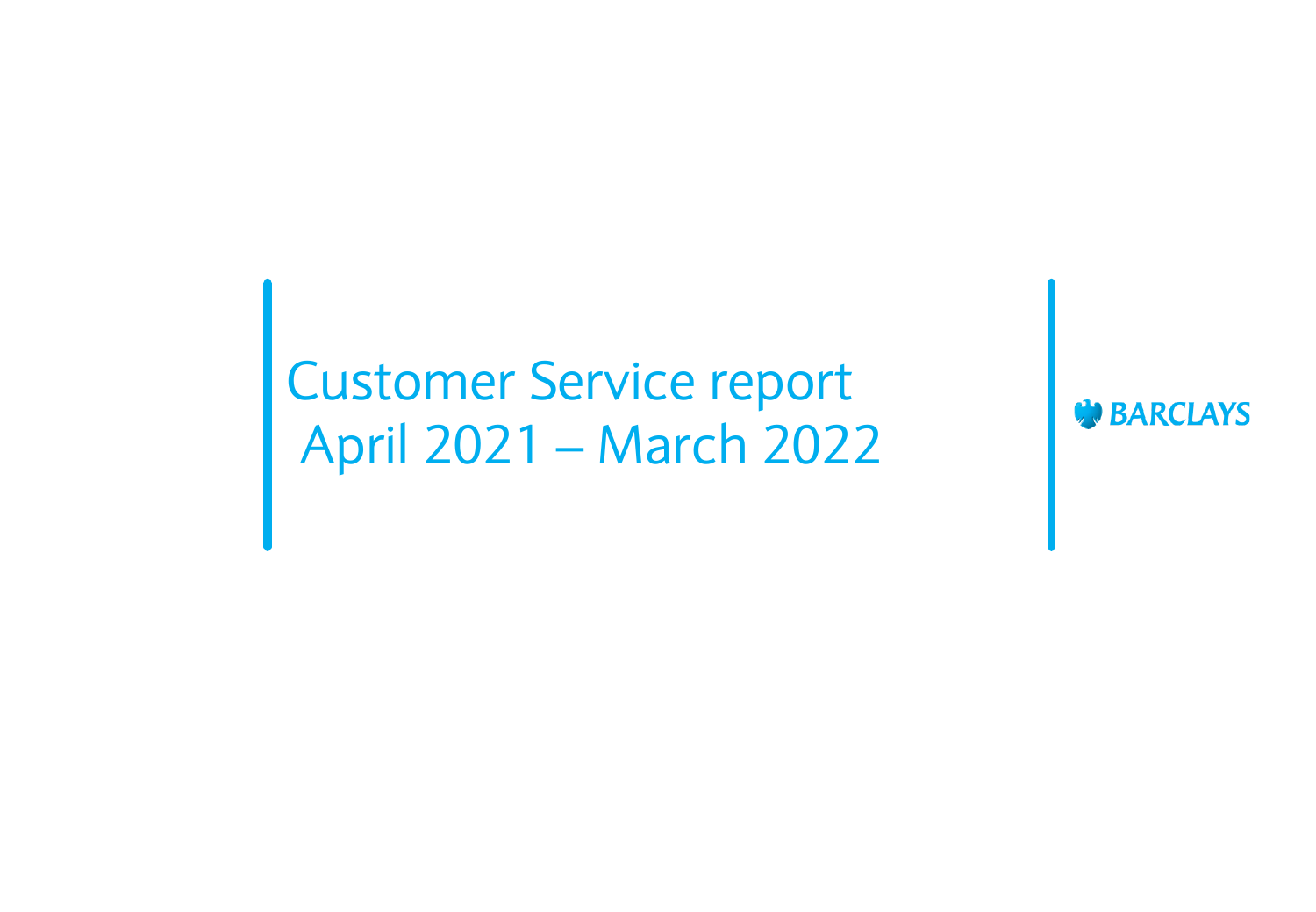## Complaint Summary

|                |     | Summary information on complaints received by the bank from customers and from the OBOs                                                               |               |                     |
|----------------|-----|-------------------------------------------------------------------------------------------------------------------------------------------------------|---------------|---------------------|
| Sr. No         |     | <b>Particulars</b>                                                                                                                                    | Previous Year | <b>Current Year</b> |
|                |     | Complaints received by the bank from its customers                                                                                                    |               |                     |
| $\mathbf{1}$   |     | Number of complaints pending at beginning of the year                                                                                                 | 1             | 0                   |
| $\overline{2}$ |     | Number of complaints received during the year                                                                                                         | 39            | 41                  |
| 3              |     | Number of complaints disposed during the year                                                                                                         | 40            | 40                  |
|                | 3.1 | Of which, number of complaints rejected by the bank                                                                                                   | 15            | 16                  |
| 4              |     | Number of complaints pending at the end of the year                                                                                                   | 0             | 1                   |
|                |     | Maintainable complaints received by the bank from OBOs                                                                                                |               |                     |
| 5              |     | Number of maintainable complaints received by the bank from OBOs                                                                                      | 17            | 10                  |
|                | 5.1 | Of 5, number of complaints resolved in favour of the bank by BOS                                                                                      | 17            | 10                  |
|                |     | Of 5, number of complaints resolved through conciliation/mediation/advisories                                                                         |               |                     |
|                | 5.2 | issued by BOs                                                                                                                                         | 0             | 0                   |
|                |     | Of 5, number of complaints resolved after passing of Awards by BOs against the                                                                        |               |                     |
|                | 5.3 | bank                                                                                                                                                  | 0             | 0                   |
| 6              |     | Number of Awards unimplemented within the stipulated time (other than those appealed)                                                                 | 0             | 0                   |
|                |     | Note: Maintainable complaints refer to complaints on the grounds specifically mentioned in BO Scheme 2006 and covered within the ambit of the Scheme. |               |                     |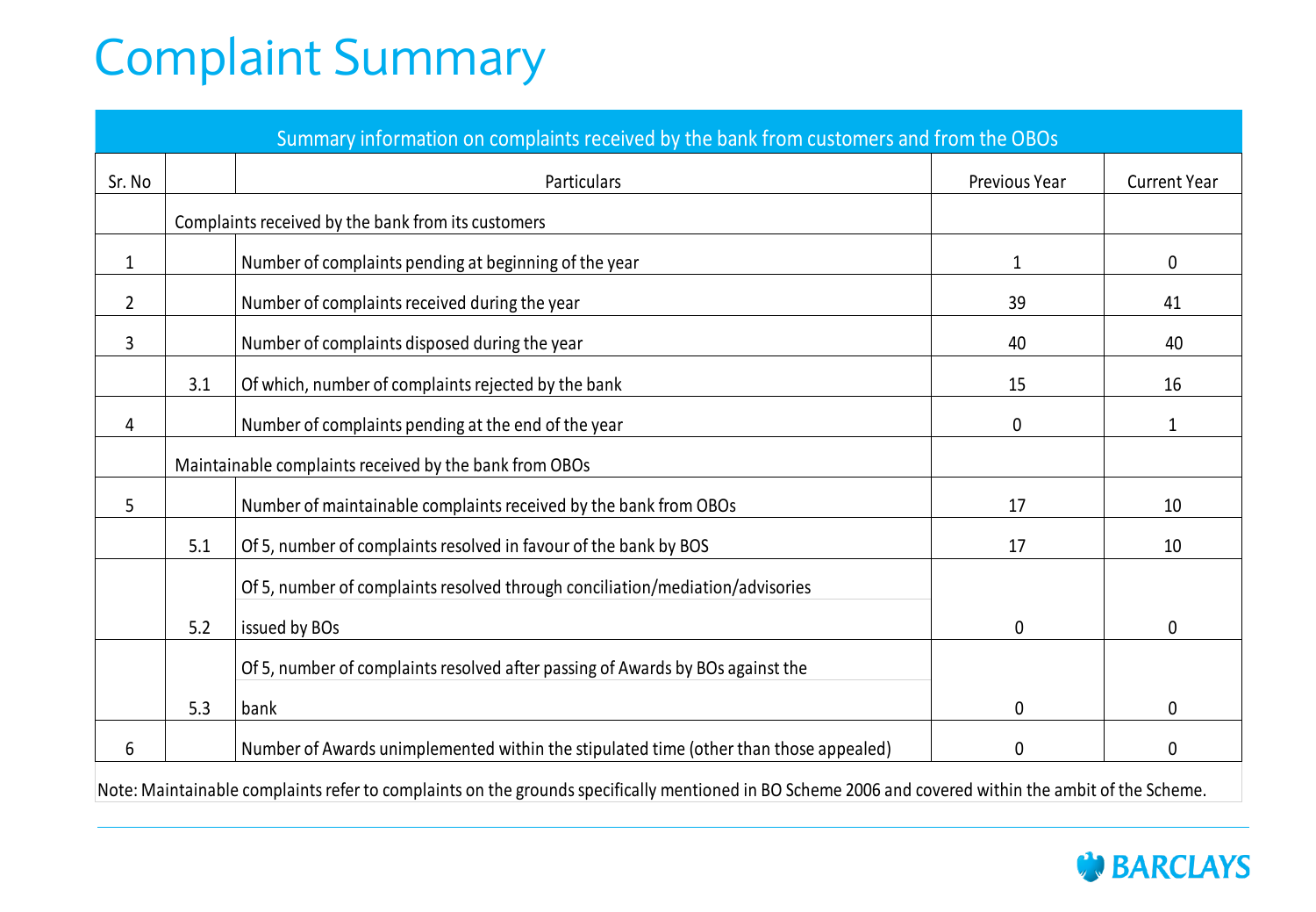# Complaint Summary

| Top five grounds of complaints received by the bank from customers |                                                                       |                          |                                                              |                                                   |                            |
|--------------------------------------------------------------------|-----------------------------------------------------------------------|--------------------------|--------------------------------------------------------------|---------------------------------------------------|----------------------------|
| Grounds of complaints, (i.e.                                       | Number of complaints<br>pending at the beginning Number of complaints |                          | % increase/ decrease in the<br>number of complaints received | Number of complaints<br>pending at the end of the | Of 5, number of complaints |
| complaints relating to)                                            | of the year                                                           | received during the year | over the previous year                                       | year                                              | pending                    |
|                                                                    |                                                                       |                          |                                                              |                                                   | 6                          |
|                                                                    |                                                                       |                          | Current Year - April 2021 to March 2022                      |                                                   |                            |
| Others                                                             | 0                                                                     | 34                       | 9.60%                                                        |                                                   | 0                          |
| <b>ATM</b> / Debit Cards                                           |                                                                       |                          | 400%                                                         | 0                                                 |                            |
| Cheques / Drafts / Bills                                           |                                                                       |                          | 100%                                                         | 0                                                 |                            |
| Account opening/difficulty in                                      |                                                                       |                          |                                                              |                                                   |                            |
| operation of accounts                                              | 0                                                                     |                          | 100%                                                         | 0                                                 |                            |
| Previous Year - April 2020 to March 2021                           |                                                                       |                          |                                                              |                                                   |                            |
| <b>Others</b>                                                      |                                                                       | 31                       | $-27%$                                                       | $\mathbf{0}$                                      | 0                          |
| Internet Banking                                                   |                                                                       | 6                        | 500%                                                         | 0                                                 |                            |
| Difficulty Operating a/c                                           |                                                                       |                          | 100%                                                         | 0                                                 |                            |
| <b>ATM</b> / Debit Cards                                           |                                                                       |                          | 0%                                                           | 0                                                 |                            |

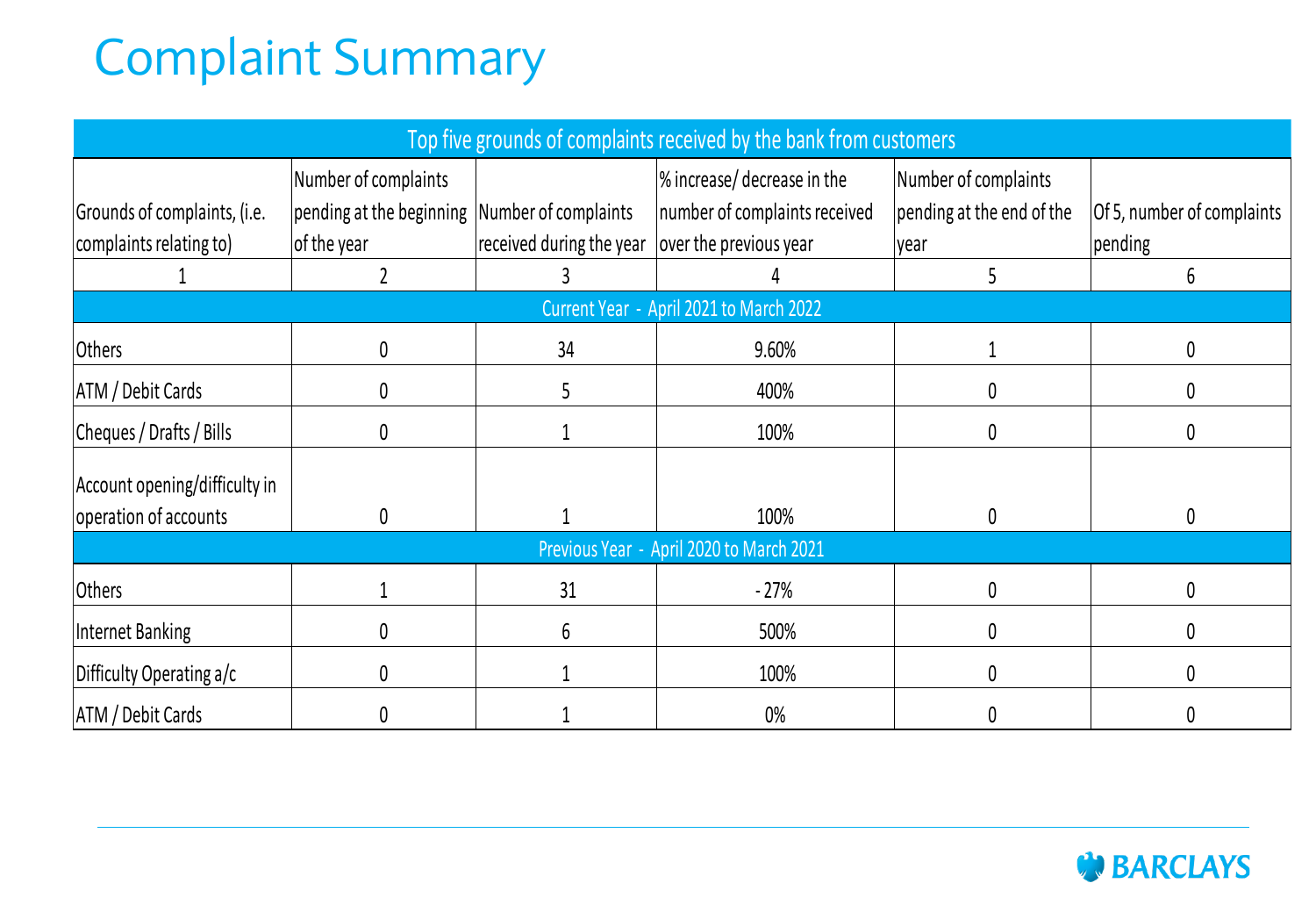#### Complaint analysis April 2021 – March 2022



#### **Complaint Types with Volumes**



#### **Top Corporate Complaint categories**





**Top Regulator Complaint categories**

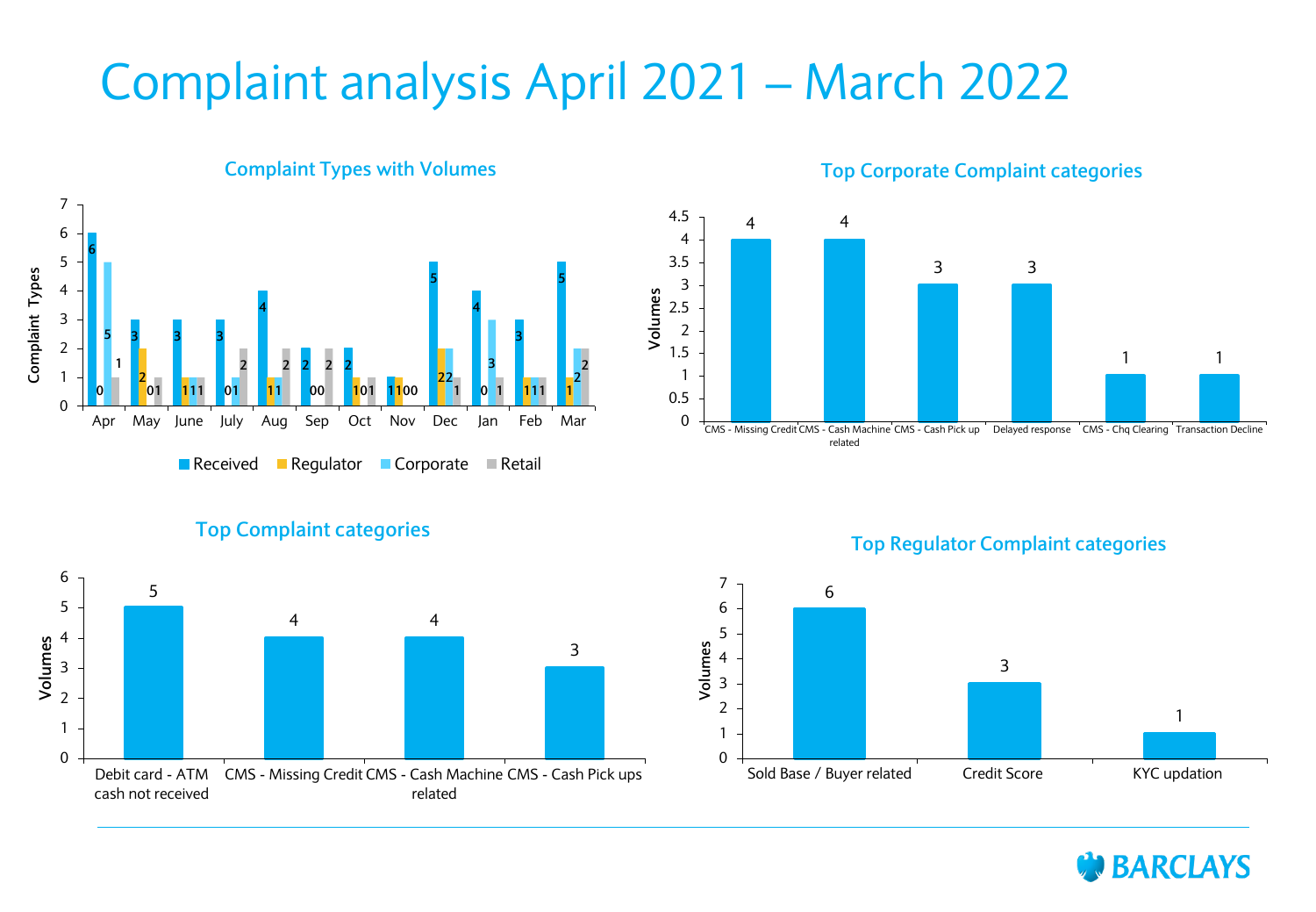## Complaint Root Cause Analysis April 21 – March 22

| <b>Reason for Complaint</b>                                                | <b>Number of</b><br>complaints | Root Cause/ Analysis of issue                                                                                                                                                                                                                                                                                                                                                                                                                                                                                       | <b>Issue Resolution</b>                                                                                                                                                                                                                                                                                                                                                                                                                                                                                                                                                                                                                                                                                                                                                                                                                                                                                                                                                                                                                                                                 |
|----------------------------------------------------------------------------|--------------------------------|---------------------------------------------------------------------------------------------------------------------------------------------------------------------------------------------------------------------------------------------------------------------------------------------------------------------------------------------------------------------------------------------------------------------------------------------------------------------------------------------------------------------|-----------------------------------------------------------------------------------------------------------------------------------------------------------------------------------------------------------------------------------------------------------------------------------------------------------------------------------------------------------------------------------------------------------------------------------------------------------------------------------------------------------------------------------------------------------------------------------------------------------------------------------------------------------------------------------------------------------------------------------------------------------------------------------------------------------------------------------------------------------------------------------------------------------------------------------------------------------------------------------------------------------------------------------------------------------------------------------------|
| Sold Portfolio related                                                     | 6                              | 1) Customer claims to have requested for closure<br>of his credit card as was promised a free credit<br>card but got one with annual charges.<br>2) Complaint related to ownership of credit card<br>3) Credit rating post making payment to<br>Phoenix ARC<br>4) Customer had settled his card with Phoenix<br>but was still receiving collection calls<br>5) Complaint related to Credit score that was<br>updated at the time of sale of the account to SCB.<br>6) Complaint related to ownership of credit card | 1) There was no record of any request received at<br>Barclays requesting account closure. Since the<br>account was sold the case was referred to PARC who<br>reached out to the customer for resolution. The<br>customer and regulator were updated on this and<br>complaint closed at Barclays end<br>2) Post Investigation the Credit line was removed from<br>CIBIL and the customer and BO were informed<br>3) The case was raised with PARC and post a payment<br>made of 7792 the account was closed and No Dues<br>Issued.<br>4) The issue was raised with PARC who sent a<br>communication to the customer confirming<br>settlement and stopping of all calls from their end.<br>Basis this the customer and BO were updated from<br>Barclays and complaint resolved<br>5) The status of the account was changed from "Sold"<br>to "Closed" with Nil O/s on CIBIL and CRIF records<br>6) The customer was requested to furnish his KYC<br>documents to investigate further. As there was no<br>response from the customer the complaint was<br>closed and the regulator updated |
| Account Debited on Cash<br>withdrawal from an ATM<br>but cash not received | 5                              | 1) Complaint related to account being debited twice<br>for a single ATM cash withdrawal.<br>2) Account was debited for 5k at a non Barclays<br><b>ATM</b><br>3) Account was debited for 6k at a non Barclays<br>ATM but cash not disbursed<br>4) A/C was debited for 5000 at a non Barclays ATM<br>and cash was not disbursed.<br>5) Cash withdrawal done on 16/02/22 but cash not<br>received and a/c debited                                                                                                      | All reversals were posted in 5 days and clients were<br>informed. Since these were non Barclays ATMs the<br>complaints are Not Upheld                                                                                                                                                                                                                                                                                                                                                                                                                                                                                                                                                                                                                                                                                                                                                                                                                                                                                                                                                   |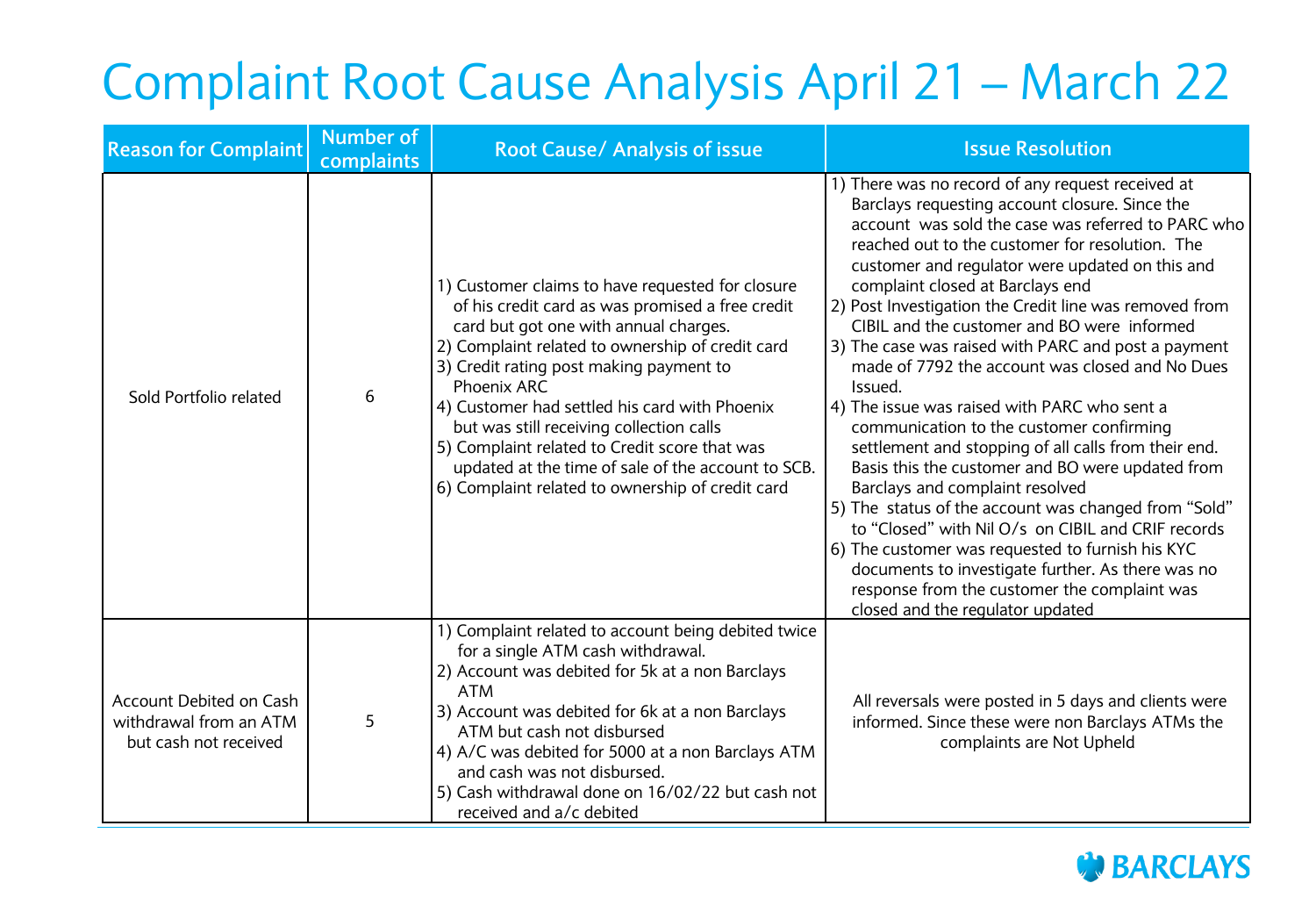### Complaint Root Cause Analysis April 21 – March 22

| <b>Reason for Complaint</b>                                        | <b>Number of</b><br>complaints | Root Cause/ Analysis of issue                                                                                                                                                                                                                                                                                                                                                                                                                                                                                                                 | <b>Issue Resolution</b>                                                                                                                                                                                                                                                                                                                                                                                                                                                                                                                                                                                                                  |
|--------------------------------------------------------------------|--------------------------------|-----------------------------------------------------------------------------------------------------------------------------------------------------------------------------------------------------------------------------------------------------------------------------------------------------------------------------------------------------------------------------------------------------------------------------------------------------------------------------------------------------------------------------------------------|------------------------------------------------------------------------------------------------------------------------------------------------------------------------------------------------------------------------------------------------------------------------------------------------------------------------------------------------------------------------------------------------------------------------------------------------------------------------------------------------------------------------------------------------------------------------------------------------------------------------------------------|
| Delay in Credit of<br>Cheque / Cash collection<br>Cash Management. | 5                              | 1) Complaint was related to delay in credit<br>of funds related to a Cheque picked up<br>by the cash agency amounting Rs. 70000.<br>2) Complaint related to a delay in credit against<br>cash picked up from a location.<br>3) Delay in credits being posted for cash pick<br>ups done between 1st and 10th Jan 2022.<br>4) Cash collection done between 17th and<br>28th Nov at one location that has not been<br>credited to the clients account<br>5) Cash collected on 18th and 22nd Jan 2022<br>was not credited to the customer on time | 1) The cheque could not be traced at the partner bank<br>and the client was requested to Stop Pay the cheque<br>and get a fresh cheque issued<br>2) The case was investigated and findings shared with<br>the client. There were no further actionables from<br>our end<br>3) The credits were posted and customer was informed<br>over email and complaint resolved<br>4) The issue was raised with the agency and the missing<br>credit was posted to the clients account<br>5) The issue was raised with the cash collection agency<br>and post investigation the missing credits were<br>located and posted to the customers account |
| Cash Machines -<br>Maintenance and Break<br>downs                  | 4                              | 1) Client unhappy with issues related to<br>maintenance of Cash machines and non receipt<br>of monthly machine servicing reports from our<br>vendor.<br>2) Due to connectivity issues at two locations we<br>were unable to provide a break up of deposits at<br>these locations.<br>3) Complaint related to break down of a Cash<br>machine and delay in cash clearance<br>4) Cash machine was not working at a particular<br>location and non receipt of call reports for Feb                                                               | 1) The required maintenance was completed and reports<br>shared by the vendor<br>2) The connectivity issues at these locations were<br>resolved and the required information was provided.<br>3) Post confirmation from Ops the complaint was closed.<br>The Cash machine was repaired and cash clearance<br>done<br>4) The issue was raised with the agency and machine<br>was fixed. The call reports were received from the<br>agency and shared with the client post which<br>complaint resolved                                                                                                                                     |
| Credit Score dispute                                               | 3                              | 1) Complaint was related to ownership of a credit<br>card closed in 2009<br>2) Customer had settled his credit card account and<br>wanted the CIBIL to be updated as "Closed".<br>3) Complaint related to a settlement on a loan that<br>was done in 2012 but the Credit rating was not<br>correctly updated                                                                                                                                                                                                                                  | 1) Post investigation the Credit line was suppressed and<br>the complaint resolved.<br>2) As a service gesture internal approvals were obtained<br>and the amount was waived and CIBIL score was<br>updated to "Closed"<br>3) Post investigation the credit rating agency was<br>informed to update the status of the account as<br>"Settled and Closed" and the client was informed                                                                                                                                                                                                                                                     |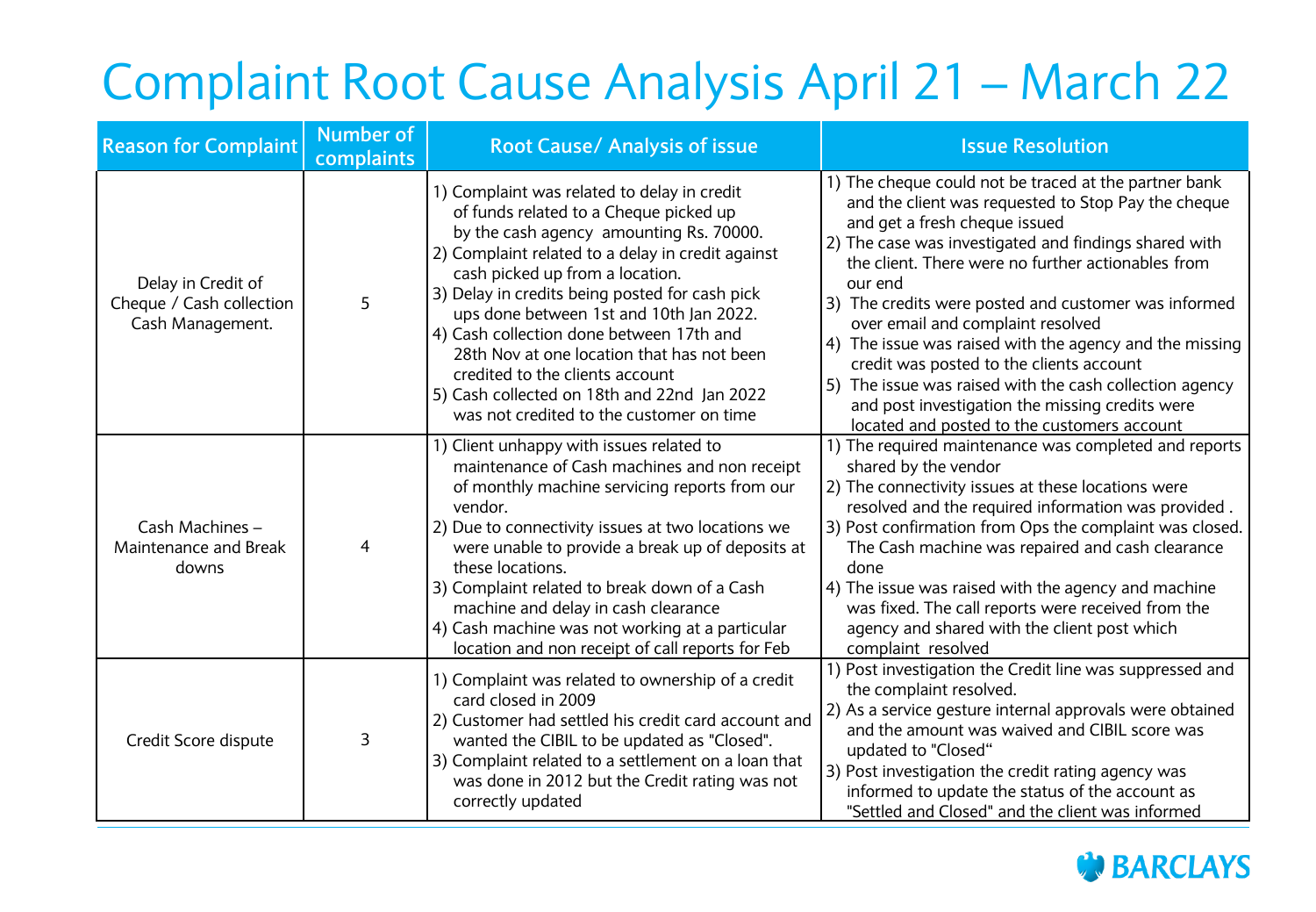## Complaint Root Cause Analysis April 21 – March 22

| <b>Reason for Complaint</b>                                         | <b>Number of</b><br>complaints | Root Cause/ Analysis of issue                                                                                                                                                                                                                                                                         | <b>Issue Resolution</b>                                                                                                                                                                                                                                                                                                                                                                                                                                                                                                                   |
|---------------------------------------------------------------------|--------------------------------|-------------------------------------------------------------------------------------------------------------------------------------------------------------------------------------------------------------------------------------------------------------------------------------------------------|-------------------------------------------------------------------------------------------------------------------------------------------------------------------------------------------------------------------------------------------------------------------------------------------------------------------------------------------------------------------------------------------------------------------------------------------------------------------------------------------------------------------------------------------|
| CMS - Cash pick ups<br>related                                      | 3                              | 1) Complaint related to late cash pick up from a<br>particular location and late deposition in the bank<br>leading to late credits to customers account.<br>2) & 3) Two complaints from the same client for<br>delays in cash pick ups from two separate<br>locations                                 | 1) The process was streamlined by the vendor and cash<br>pick ups and deposits were regularised<br>2)&3) Delays were caused due to internal issues at the<br>vendors end. The vendor was able to get the process<br>streamlined and clear the accumulated cash at both<br>locations                                                                                                                                                                                                                                                       |
| Delay in Servicing Requests                                         | 3                              | 1) Complaint related to non receipt of a/c<br>statement over email and unblocking of internet<br>banking id.<br>2) Complaint was due to the delay in processing<br>the clients request for updation of email ids on<br>the account.<br>3) Complaint related to delay in receipt of TDS<br>certificate | 1) Issue was related to a change in clients email domain<br>that was not updated on the bank records. Post<br>receipt of the letter for updation of email domain from<br>the client the account statement was sent out. For<br>unblocking the Internet banking ID we requested for<br>an email to be initiated from the users email id<br>2) The client was requested to send a fresh letter with<br>the correct IDs for email id updation<br>3) The request was fast tracked and shared with the<br>client post which complaint resolved |
| Differences in Balance<br>confirmation and Interest<br>certificates | $\overline{2}$                 | Two complaints related to the same parent<br>company. As per customers auditors calculations<br>the accrued interest amounts in the interest<br>certificate differed from that provided in the<br>balance confirmation sent by Barclays.                                                              | As per the understanding and data provided by the<br>reconciliation team the interest in the balance \<br>confirmation and interest certificate provided to<br>customer were correct. The difference was due to a<br>different format in which the auditors required the<br>information. The same was clarified with the customer<br>and revised balances were sent in the auditors format                                                                                                                                                |
| <b>Account Closure</b>                                              | $\overline{2}$                 | 1) Complaint received from the UK Advocacy team<br>and was related to closure of a deceased account.<br>to UK and also being charged AQB charges                                                                                                                                                      | 1) The information required for closure of the account<br>and funds transfer was shared with the clients<br>solicitors<br>$ 2)$ Customer claiming non repatriation of funds back $ 2)$ Client was informed of reversal of charges and of the<br>required documentation to repatriate the funds from<br>the INR account                                                                                                                                                                                                                    |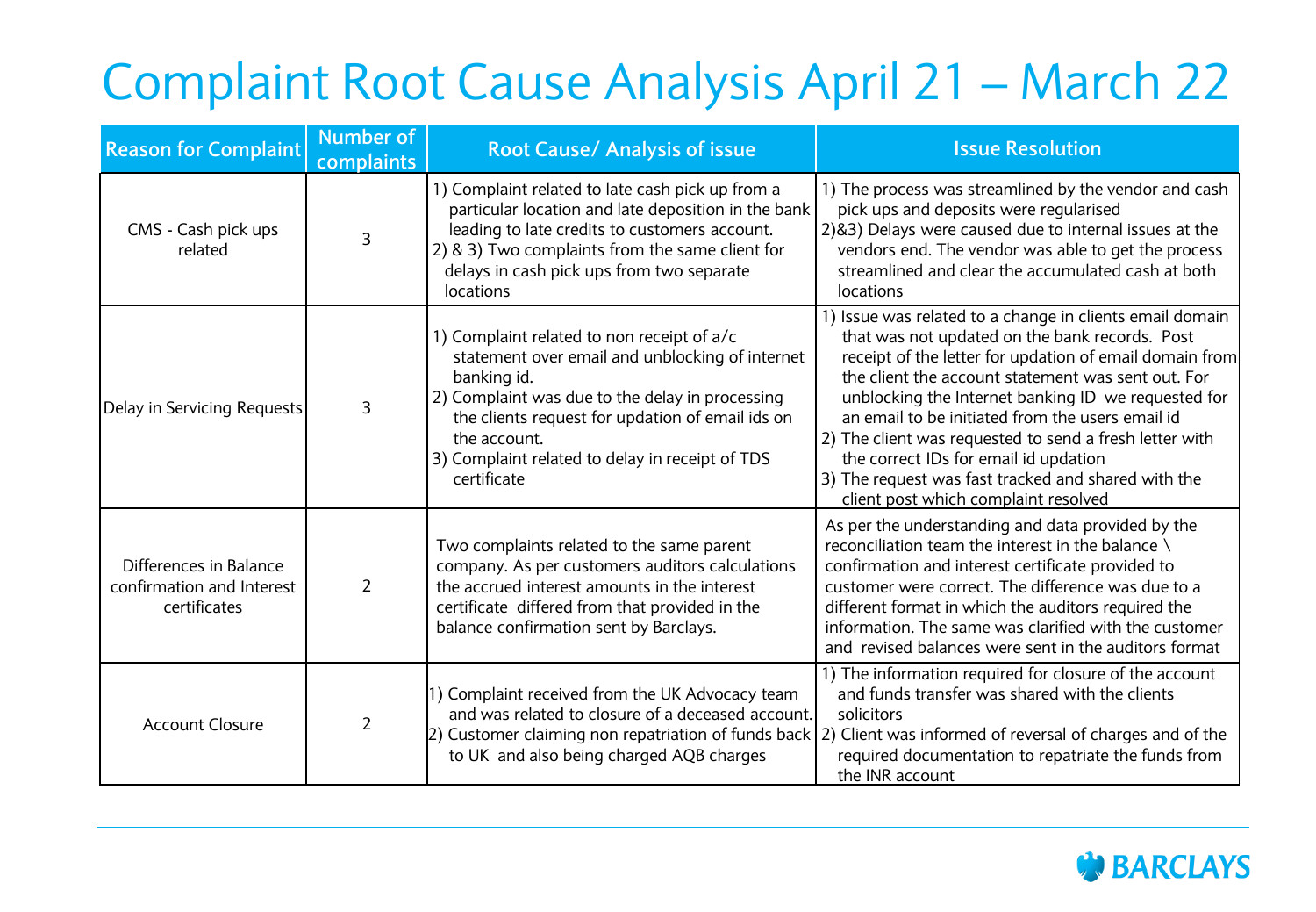### Complaint Root Cause Analysis April 2021 – March 2022

| <b>Reason for Complaint</b>                          | <b>Number of</b><br>complaints | Root Cause/ Analysis of issue                                                                                                                                                                                              | <b>Issue Resolution</b>                                                                                                                                                                                                                                                                                                                                                                                                                                              |
|------------------------------------------------------|--------------------------------|----------------------------------------------------------------------------------------------------------------------------------------------------------------------------------------------------------------------------|----------------------------------------------------------------------------------------------------------------------------------------------------------------------------------------------------------------------------------------------------------------------------------------------------------------------------------------------------------------------------------------------------------------------------------------------------------------------|
| Dispatch of<br>Correspondence                        | $\overline{2}$                 | 1) Complaint related to dispatch of an<br>advice to an old address of the customer.<br>2) Client was unhappy receiving general<br>correspondence from the bank and claimed that<br>he was not receiving his a/c statements | 1) The advice was resent to the current address and<br>tracked till delivery. Post which the confirmation was<br>sent to the customer<br>2) The customer's account was already registered for<br>electronic statement and we were sending the<br>statements regularly over email. However, due to<br>compliance guidelines we were also required to send<br>the customer certain correspondence. The client was<br>informed accordingly and the complaint was closed |
| Difference in FD rate<br>reporting in clients report |                                | Complaint related to difference in FD interest<br>reflecting in Form 26 AS and the interest<br>certificate                                                                                                                 | Post discussion with our finance team a revised tax<br>filing was done for 2020-2021 . Issue was due to<br>change in interest rate slab. Customer was provided<br>with a copy of the revised working and complaint<br>resolved                                                                                                                                                                                                                                       |
| <b>Transaction Declines</b>                          |                                | Complaint related to Transactions getting declined<br>due to issues with Virtual account creation                                                                                                                          | A fix was applied by IT and a reconciliation of all failed<br>virtual accounts was carried out and rectified. Client was<br>informed of actions taken and complaint resolved                                                                                                                                                                                                                                                                                         |
| <b>Payment Declines</b>                              |                                | Complaint raised as the Inward Payments received<br>electronically was returned                                                                                                                                            | Post investigation it was observed that the said account<br>was opened under RBI Portfolio Investment Scheme due<br>to which the account was under debit and credit freeze<br>in order to allow only specific debits and credits to the<br>account.<br>This payment was re-initiated by the originating party<br>and based on prior intimation received the account was<br>unblocked and payment was credited to the account                                         |